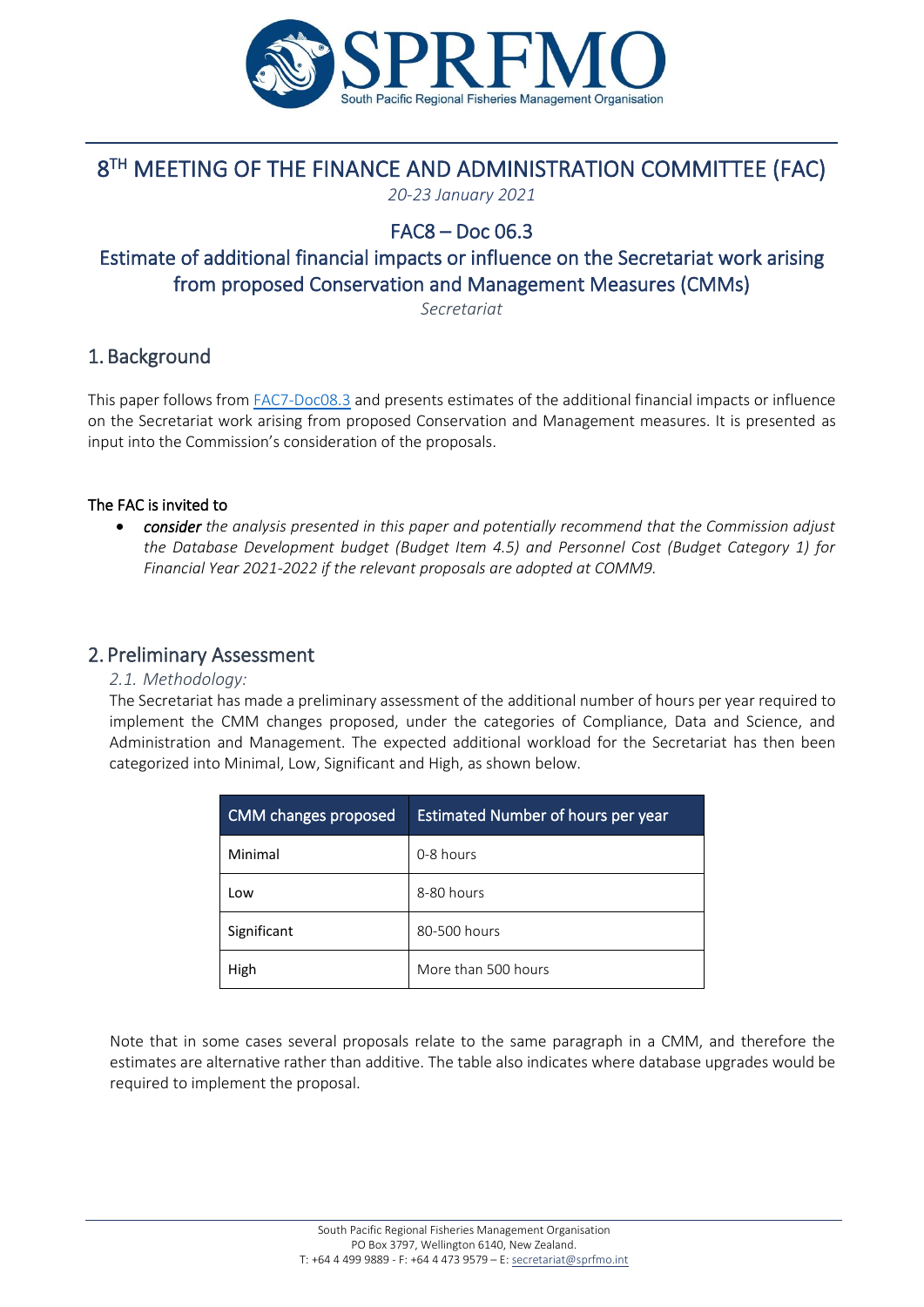



#### *2.2. Assessment*

|                       |                   |               | <b>Additional workload</b> |             |                                           |              |                                     |
|-----------------------|-------------------|---------------|----------------------------|-------------|-------------------------------------------|--------------|-------------------------------------|
| Proposal <sup>1</sup> | <b>CMM</b>        | <b>Member</b> | Data & Science             | Compliance  | <b>Administration &amp;</b><br>Management | <b>Total</b> | Database upgrade<br>Estimate (NZ\$) |
| COMM9-Prop01          | CMM 01            | PER           | Minimal                    | Minimal     | Low                                       | Low          |                                     |
| COMM9-Prop02          | <b>CMM03</b>      | <b>AUS</b>    | Minimal                    | Minimal     | Minimal                                   | Minimal      |                                     |
| COMM9-Prop03          | <b>CMM03</b>      | EU            | Minimal                    | Minimal     | Low                                       | Low          |                                     |
| COMM9-Prop04          | <b>CMM03</b>      | <b>NZL</b>    | Low                        | Minimal     | Low                                       | Low          |                                     |
| COMM9-Prop05          | CMM 03a           | <b>NZL</b>    | Minimal                    | Minimal     | Minimal                                   | Minimal      |                                     |
| COMM9-Prop06          | <b>CMM 05</b>     | PER           | Minimal                    | Minimal     | Minimal                                   | Minimal      |                                     |
| COMM9-Prop07          | <b>CMM 06</b>     | <b>CHL</b>    | Minimal                    | Low         | Minimal                                   | Low          |                                     |
| COMM9-Prop08          | <b>CMM 07</b>     | <b>CHL</b>    | Minimal                    | Low         | Minimal                                   | Low          |                                     |
| COMM9-Prop09          | <b>CMM 11</b>     | <b>USA</b>    | Significant                | Significant | Minimal                                   | Significant  | \$10 000                            |
| COMM9-Prop10          | <b>CMM 12</b>     | ECU           | <b>High</b>                | Significant | Minimal                                   | <b>High</b>  | \$50 000 (minimum)                  |
| COMM9-Prop11          | CMM <sub>13</sub> | <b>CHL</b>    | Minimal                    | Minimal     | Minimal                                   | Minimal      |                                     |
| COMM9-Prop12          | CMM 14b           | <b>COK</b>    | Minimal                    | Minimal     | Minimal                                   | Minimal      |                                     |
| COMM9-Prop13          | <b>CMM 16</b>     | PER           | Minimal                    | Minimal     | Minimal                                   | Minimal      |                                     |
| COMM9-Prop14          | <b>CMM 18</b>     | ECU           | High                       | Low         | Minimal                                   | High         |                                     |
| COMM9-Prop15          | <b>CMM 18</b>     | EU            | Low                        | Minimal     | Minimal                                   | Low          |                                     |
| COMM9-Prop16          | CMM XX            | EU            | Low                        | Low         | Low                                       | Low          |                                     |
| COMM9-Prop17          | CMM XX            | <b>USA</b>    | Low                        | Low         | Low                                       | Significant  |                                     |